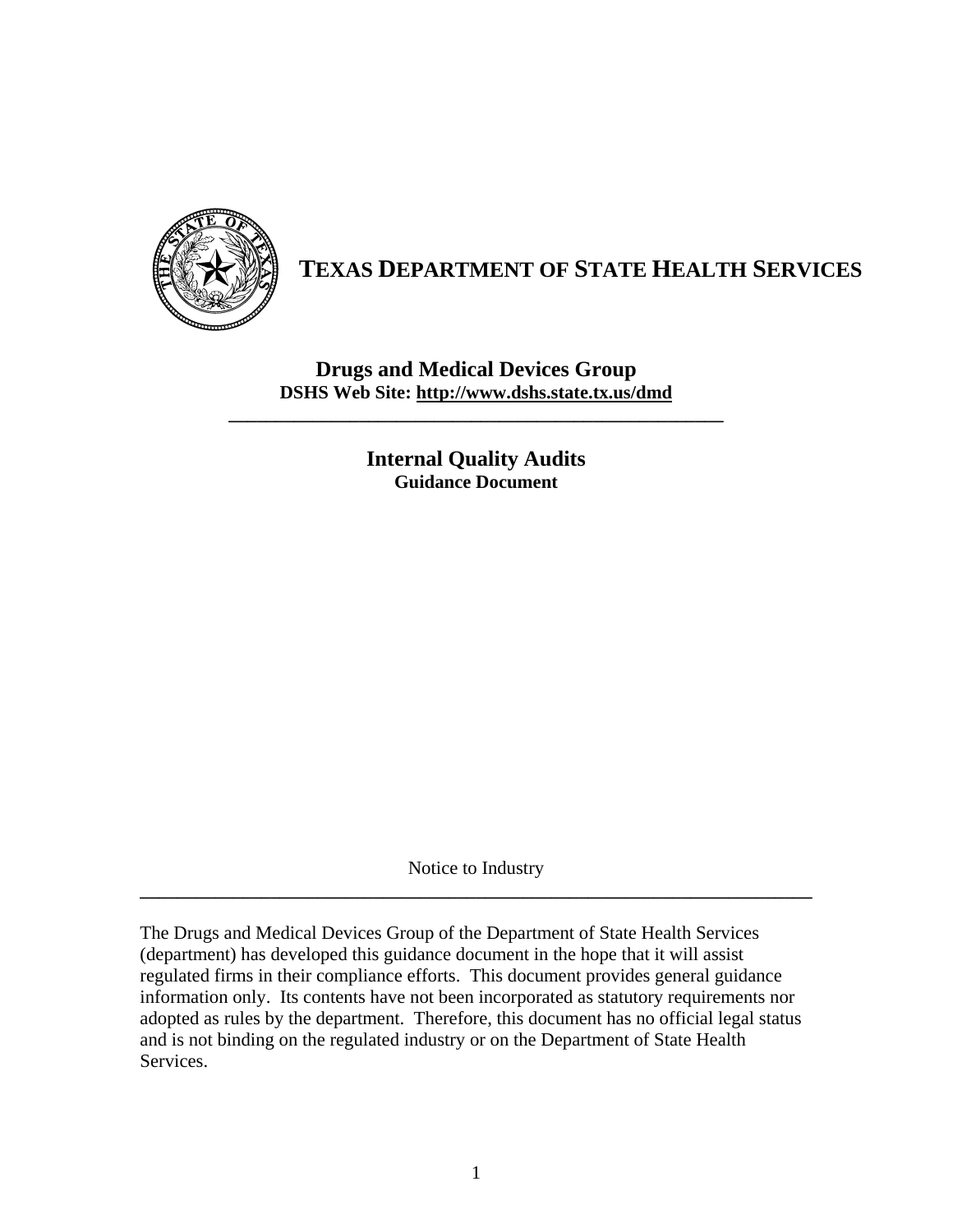# **Table of Contents**

|       |                                            | 1              |
|-------|--------------------------------------------|----------------|
|       |                                            | $\overline{2}$ |
|       |                                            |                |
| 1.0   |                                            | 3              |
| 1.1   |                                            | 3              |
| 1.2.  |                                            | 3              |
| 1.2.1 |                                            | 4              |
| 1.2.2 |                                            | 4              |
| 1.2.3 |                                            | 4              |
| 1.2.4 |                                            | 5              |
| 1.2.5 |                                            | 5              |
| 1.2.6 |                                            | 7              |
| 1.2.7 |                                            | 7              |
| 2.0   |                                            | 8              |
|       |                                            |                |
| 3.0   | Sample Procedures for Quality System Audit | 9              |
| 3.1   |                                            | 9              |
| 3.2   |                                            | 10             |
| 3.3   |                                            | 12             |
| 3.4   |                                            | 22             |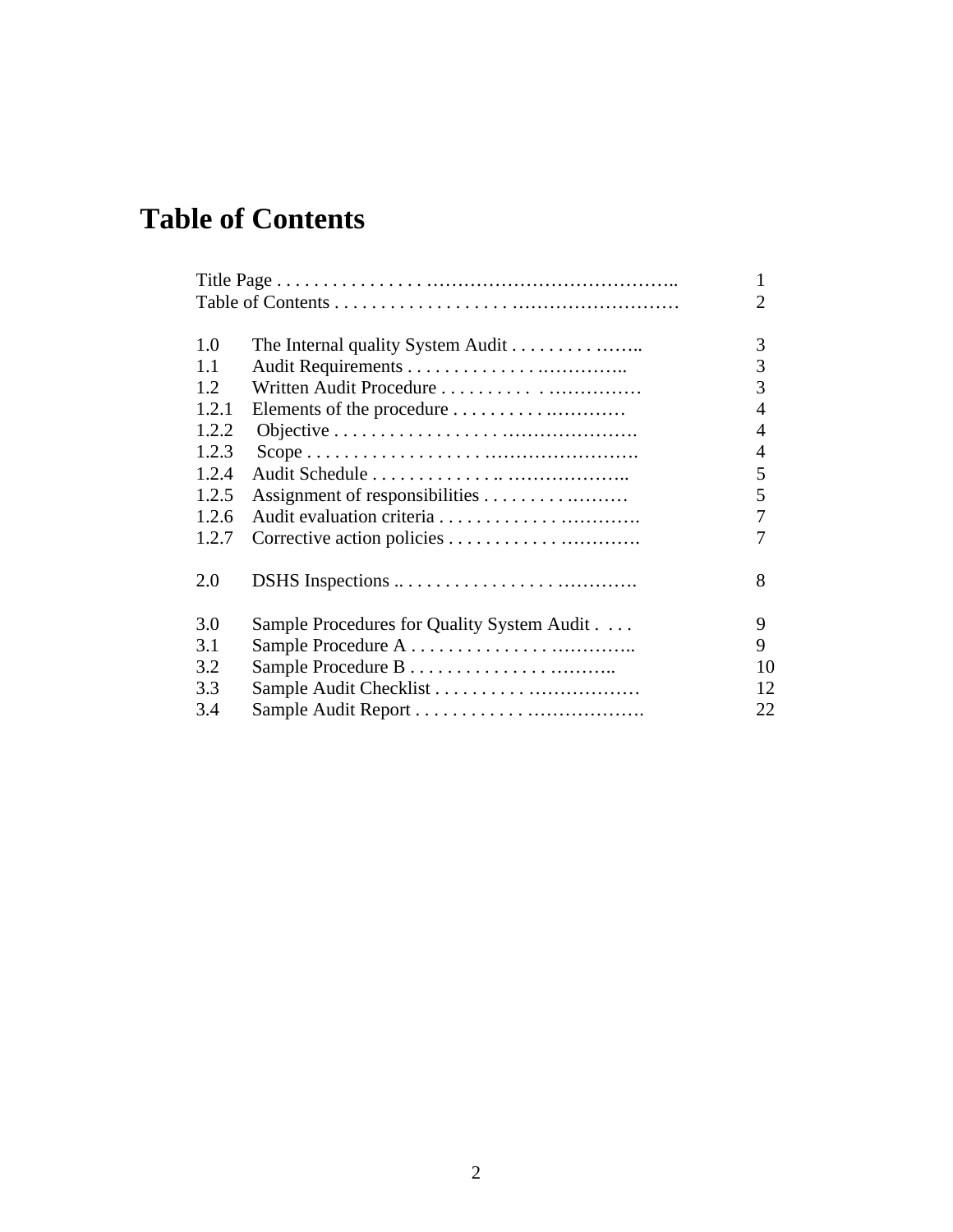

## **TEXAS DEPARTMENT OF STATE HEALTH SERVICES**

**Drugs and Medical Devices Group \_\_\_\_\_\_\_\_\_\_\_\_\_\_\_\_\_\_\_\_\_\_\_\_\_\_\_\_\_\_\_\_\_\_\_\_\_\_\_\_\_\_\_\_\_\_\_\_\_\_\_\_\_\_\_\_\_\_\_\_\_\_\_\_\_\_\_\_\_\_\_\_** 

## **Internal Quality Audits**

#### **1.0 THE INTERNAL QUALITY SYSTEM AUDIT**

#### **1.1 AUDIT REQUIRMENTS**

25 Texas Administrative Code, Sections 229.601 - 229.614 (Rules for Regulation of Device Salvage Establishments and Brokers) (rules) require that medical device salvage establishments reconditioning c**lass II and/or III** devices perform planned audits of their operation an at least an annual basis. The audit is performed to verify that the business is in compliance with the rules and that the processes used to recondition distressed medical devices are adequate.

The audits are to be performed in accordance with written procedures by appropriately trained individuals who do not have direct responsibility for the matters being audited. Audit results shall be documented in written audit reports, which should be reviewed by the management personnel with responsibility for the matters audited. Corrective actions shall be implemented to correct any deficiency noted during the audit. Follow-up, including re-audit of deficient matters, should be taken to confirm that corrective actions were effective in that they prevented recurrence of the noted deficiency.

#### **1.2.0 WRITTEN AUDIT PROCEDURE**

Each salvage establishment reconditioning a class II and/or III device is required to establish a written audit procedure for conducting their internal audits. Before you start writing your procedure, it may also be helpful to rearrange the key elements for the procedure into a basis outline. An example of a simple outline is shown below:

- Who? Internal Auditor
- What? Quality System audit
- When? At least annually
- How? Per audit worksheet
- Results? Audit report/ management review of audit findings
- Actions? Implement corrective actions for noted deficiencies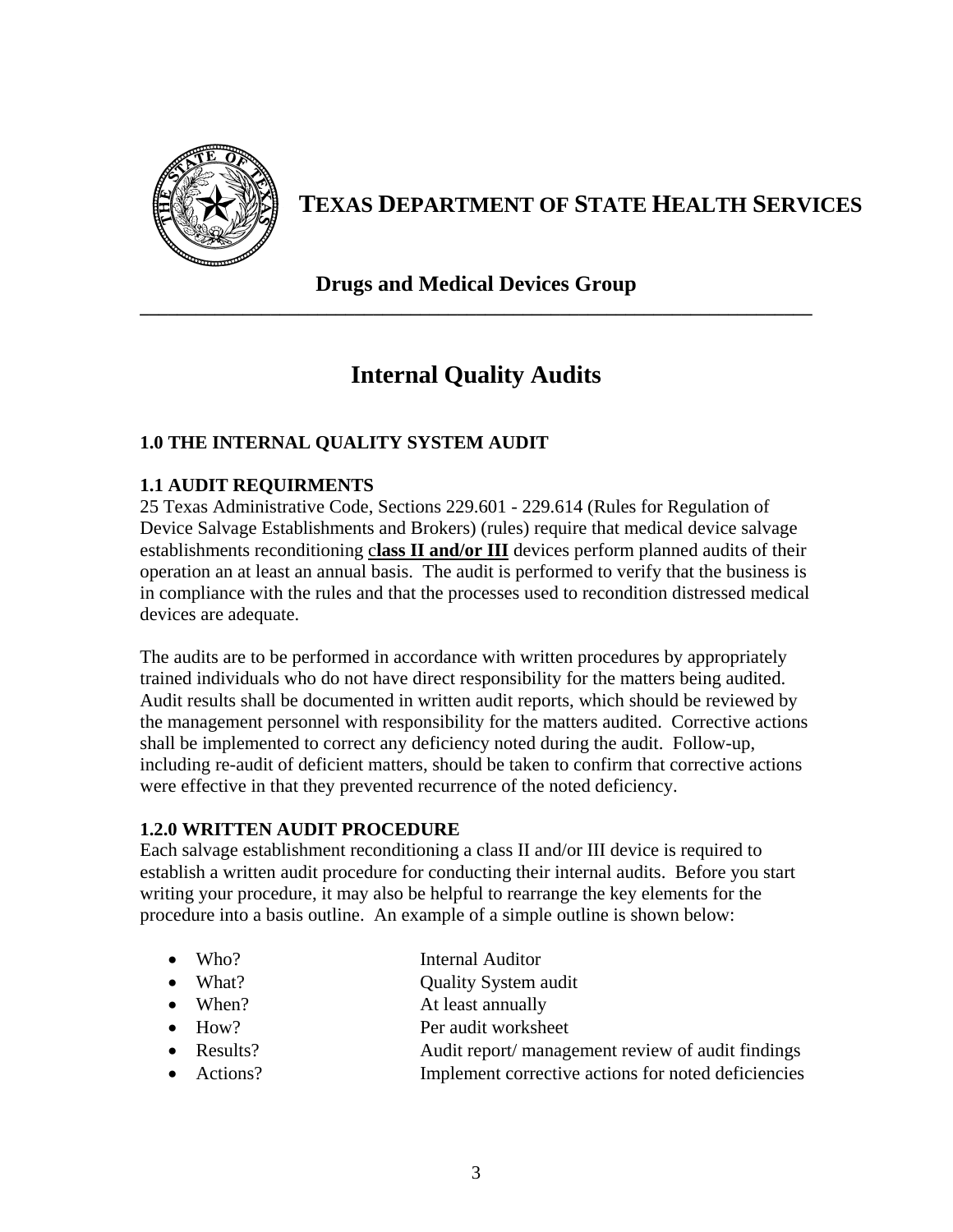An outline helps define the key requirements that need to be addressed in the audit procedure. Hopefully, the use of an outline will reduce the length and increase the clarity of audit procedures.

#### **1.2.1 ELEMENTS OF THE PROCEDURE**

Although there are elements of an audit procedure that will apply to any organization, the procedure should be customized to your specific operation. Therefore, audit procedures will vary bases on the size, complexity, and the nature of the salvage operations. In spite of the company to company differences, all audit procedures should include:

- an objective,
- audit scope,
- the audit schedule,
- assignment of responsibilities,
- audit evaluation criteria.
- management review of results, and
- corrective action policies

#### **1.2.2 OBJECTIVE**

Formal procedures should start with an objective. A suitable objective for a salvage establishment's internal audit procedure might be:

*To establish a process for planned internal audits of the quality system and, through this process, to ensure that all salvage activities comply with DSHS requirements and result in the adequate reconditioning of distressed medical devices.* 

#### **1.2.3 SCOPE**

The audit scope should include all functions that impact on whether the devices will meet specifications. These functions include personnel training, facilities, environment, device master and history records, equipment calibration, receiving activities, label control, process controls and validation, complaint files, corrective action system, and data feedback. Audits should cover all buildings and operations necessary to make certain that the desired and required quality system is properly implemented.

The audit required by the rules is a system audit and is not intended to be a product audit. However, the adequacy of processes and procedures used to determine product acceptability should be audited periodically. Product audits (a reinspection of a product that has passed final inspection) and review of the device master record are desirable as part of the over-all audit process; however, audits of the entire system are required for the auditor to fully evaluate the reconditioning process and not simply a single product's fitness for use and conformance to specification.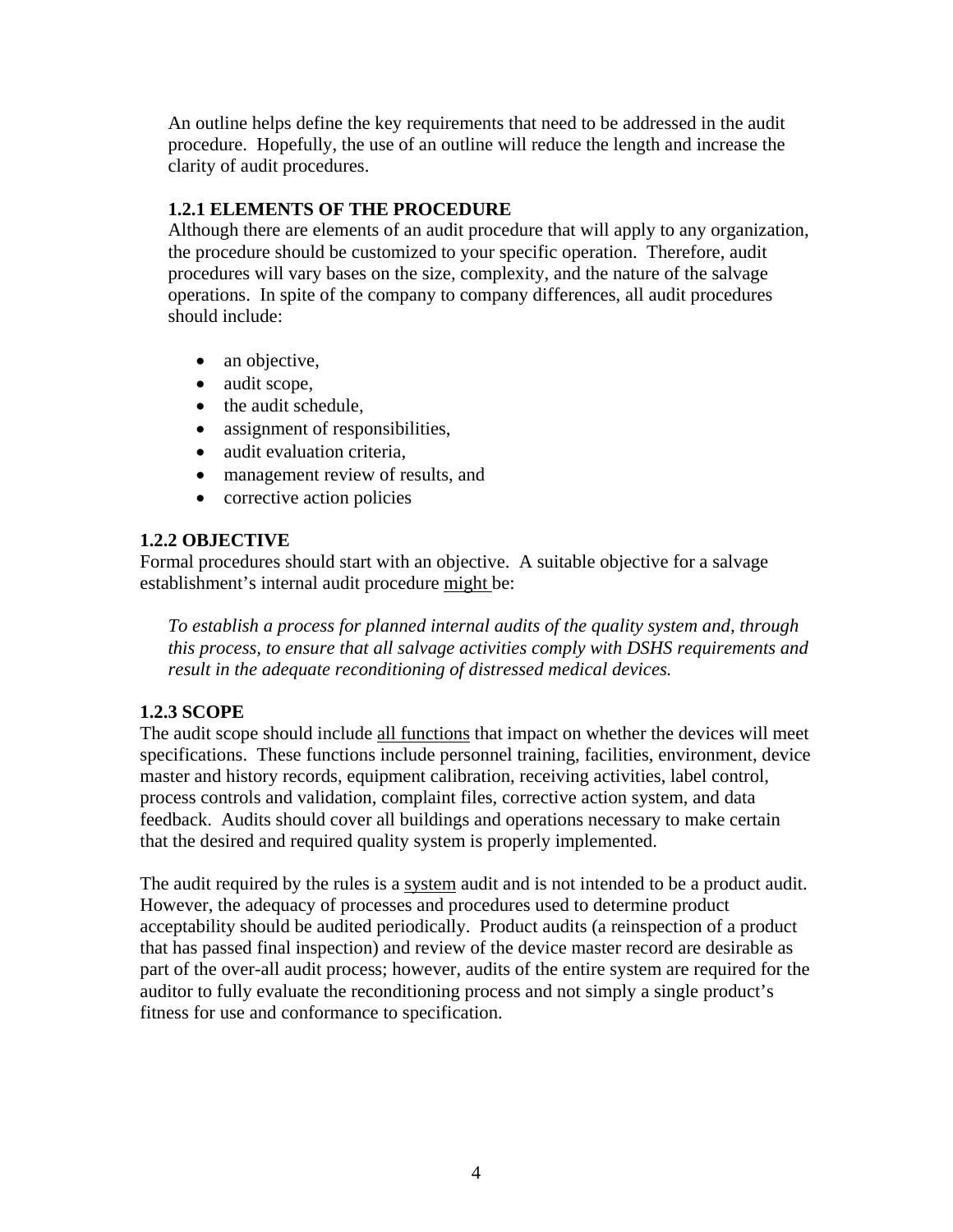Full quality system audits help to ensure that:

- the established quality system is adequate for producing devices that consistently meet the device master record requirements.
- all system requirements are being met, and
- the system will continue to function even though different types of distressed products are introduced for reconditioning, changes are made to the reconditioning process, the workforce is understaffed, and the manager is absent from the operation

To assure that company quality goals will be routinely met and to comply with the rules, quality system audits should:

- measure the effectiveness of the quality system"
- provide objective evidence that adequate controls are in place; and
- assure that all products and processes conform with specifications.

#### **1.2.4 AUDIT SCHEDULE**

The rules require that an audit of the quality system be performed at least annually for salvage establishments reconditioning class II and/or III devices. Still, each firm should take responsibility for determining the audit frequency that is appropriate for their operation. The frequency should depend upon previous audit finding, any indications of problems, and known stability of the process. If an audit reveals no problems, the audit intervals could be lengthened, so long as the entire quality system is audited at least annually. If problems are identified, audits may need to be conducted more often.

Audits are usually conducted at 1, 3, 4, 6 or 12 month intervals, but shall occur at least once every 12 months. Some companies split their audit into parts, and perform one or more parts per month or quarter, or audit one or more operations per month or quarter. This approach is valuable because it tends to direct attention toward problems that can be resolved within reasonable time limits and existing budgets. However, such segmented audits may fail to identify company-wide problems. Thus, reviewers of segmented audit reports should look closely for any indications of company-wide problems.

#### **1.2.5 ASSIGNMENT OF RESPONSIBILITIES**

Responsibilities must be defined for management and the auditors(s). Management is responsible for ensuring that the auditor is qualified to perform the audit and that the audits are performed in accordance with requirements. Management should also ensure that the audits are performed as scheduled, that audit reports are reviewed in a timely manner and that effective corrective action are implemented for all deficiencies identified in the audit report. The auditor is responsible for planning audits in accordance with the audit schedule, performing the audit, and reporting audit finding to the appropriate member of management.

The requirement for an auditor independent of the process being audited should generally be met; however, for very small firms, particularly firms in which every employee is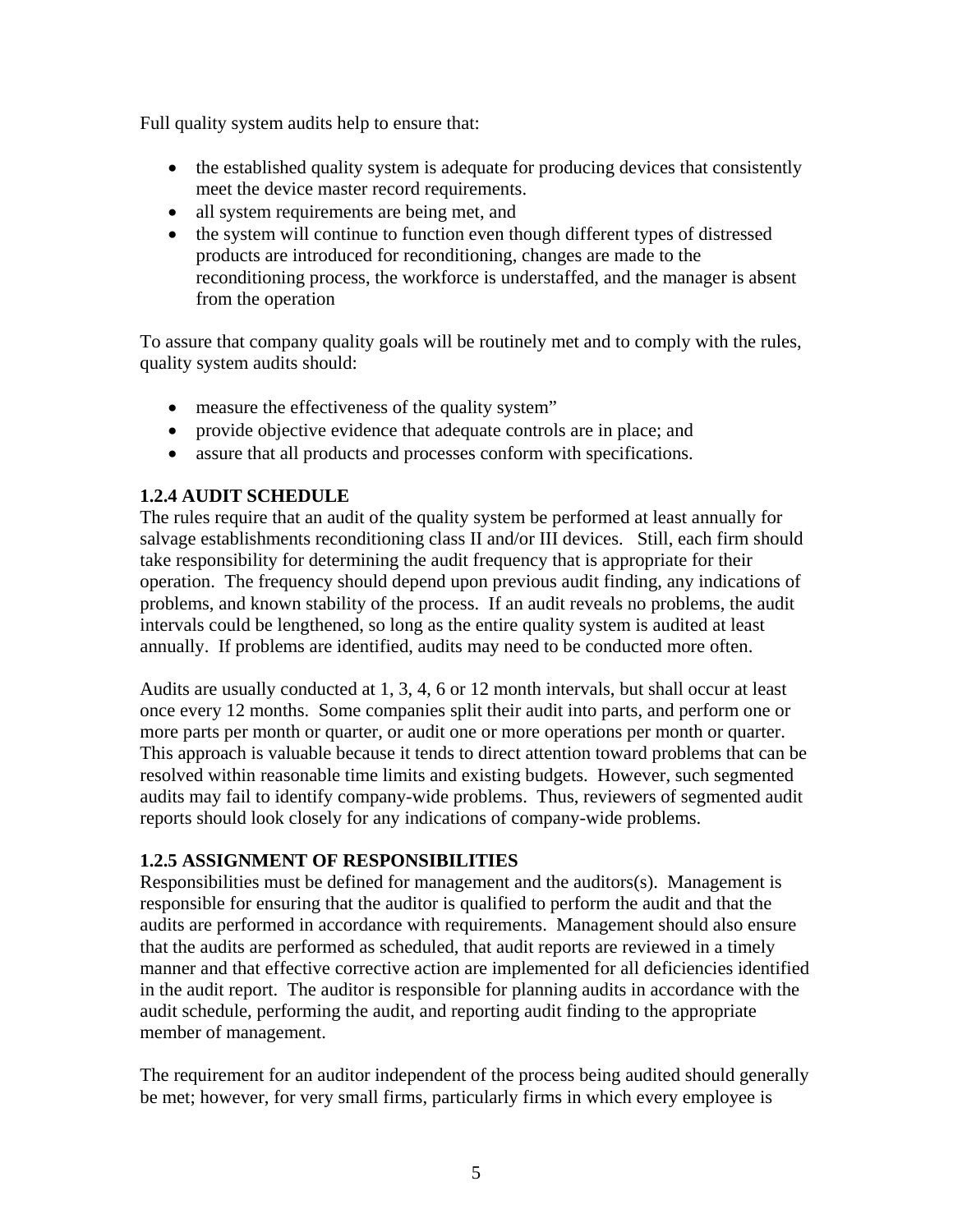directly involved in all of the reconditioning activities, having an auditor independent of the process could be unduly burdensome or impractical. Under such circumstances, the requirement for independence may be waived. However, if DSHS finds, as a result of inspection or by other means that this waiver has compromised the quality system, DSHS may require that future audits be performed by individuals independent of the process, increase the frequency of DSHS inspections, or take other appropriate regulatory action. Individual(s) responsible for conducting audits should be sufficiently trained and experienced to detect variations and problems in the quality system. As with any quality system related training, a record shall be maintained of the audit training given each employee. An auditor is expected to objectively compare existing employee training, reconditioning processes, facilities, environmental control, device master records, device history records, test/inspection activities, equipment calibration system, label control systems, feedback, etc., against what they should be. To do this, the individual(s) should have a working knowledge of:

- $\bullet$  the reconditioning process,
- all process controls activities,
- knowledge of how changes are controlled, and
- the quality assurance principles that apply.

Because audit results require documentation, auditors should have sufficient writing skills to

effectively communicate their findings and recommendations to management. The effectiveness of the audit begins with the audit planning. Management should start by defining the purpose and scope of their audit, while keeping in mind their quality systems requirements. Auditors should be identified early in the planning process. The auditors should possess skill and knowledge of quality system principles. Preparing an audit checklist or worksheet will help to ensure that the auditor covers all of the quality system requirements. Review of previous audits and their resulting reports is an excellent way for the auditor(s) to correctly evaluate their quality system audit program. The background preparation should also include becoming familiar with company policies, operations, and the types of medical devices that are reconditioned. The auditor(s) should notify the parties they will audit and, if there are several auditors involved (an audit team), then the audit team should hold a pre-audit conference among the audit team members to clarify exactly what the audit will include and what the objective(s) of their audit will be. Thus, preparing for an audit should include elements such as:

- selecting a knowledgeable auditor or audit team,
- preparing an audit checklist or worksheet,
- developing a planned and systematic audit procedure,
- structuring the audit to determine both positive and negative trends, and
- structuring the audit and report to promote follow-up actions.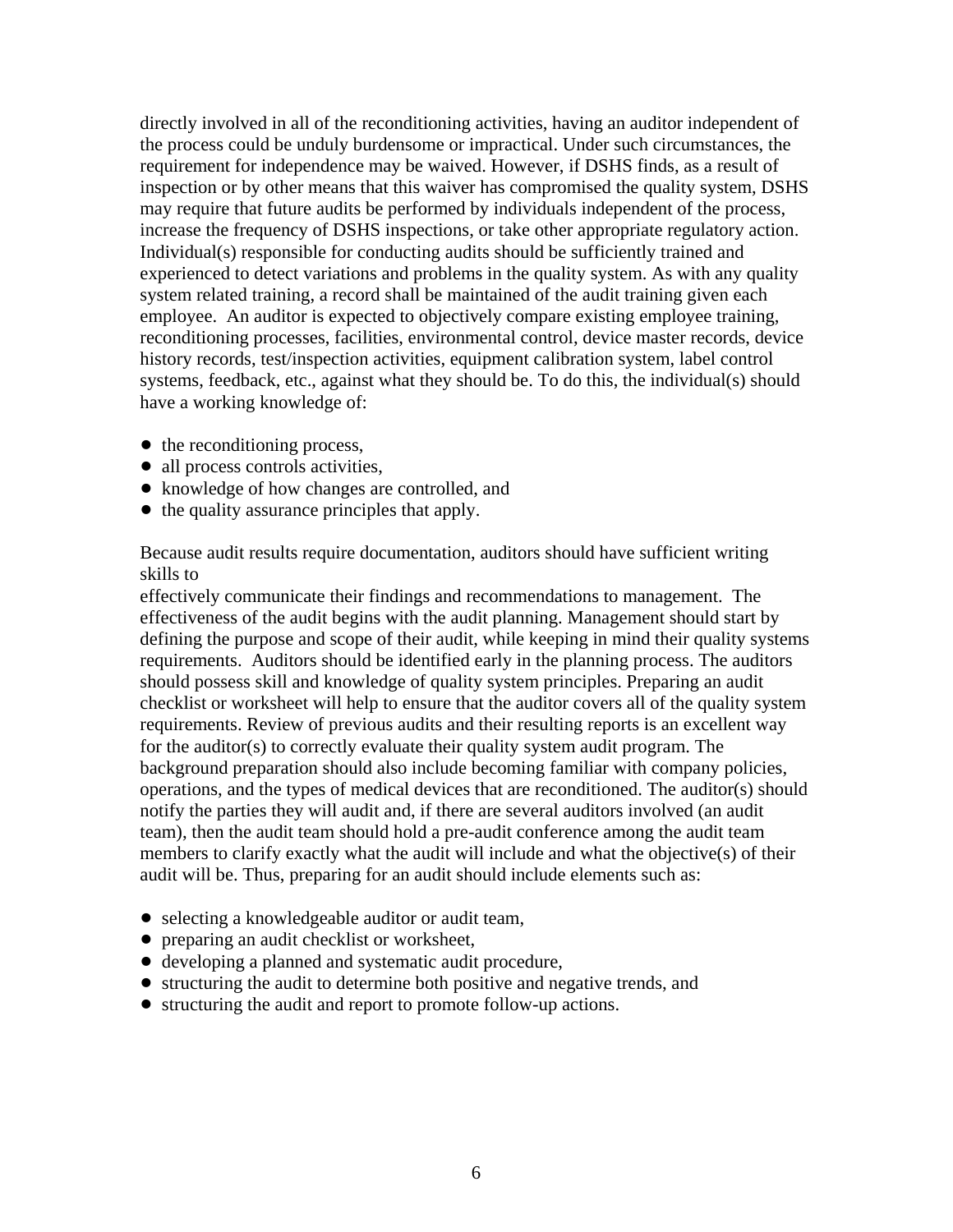#### **1.2.6 AUDIT EVALUATION CRITERIA**

Each firm shall determine the criteria to be used for conducting the audit. In general, medium to large companies will need extensive documentation outlining the areas to be audited and the acceptable criteria for each of these areas. The rules are a baseline for the evaluation criteria; however, because these rules are broad, each company must tailor the criteria to their reconditioning operations. Small companies may need only minimal documentation, and this may consist of an audit checklist with appropriate ancillary instructions to assure that all aspects of their quality system are covered. An audit checklist will typically consist of a series of questions, phrases, trigger words, or any combination of these that will prompt auditors to cover the entire quality system. The checklists should cover all requirements of the rules applicable to a company's products, operations, and other areas company management has decided are included in their total quality system. If operations or devices change, evaluation criteria and checklists shall be appropriately updated.

#### **1.2.7 CORRECTIVE ACTION POLICIES**

When a quality system audit program has been established in accordance with the rules, it will have been implemented in sufficient depth to detect undesirable variations and trends in operating procedures. Management is made aware of these undesirable variations through their review of the audit report, which should be reviewed by all key management personnel, especially those responsible for the matters audited. Where deficiencies have been cited in the audit report, the review of the audit findings must result in the implementation of effective corrective actions. These corrective actions must be documented and, through follow-up activities including re-audits, shown to be effective in preventing a recurrence of the cited deficiency. When properly implemented, the internal audit process will help to ensure that your firm is producing safe, reliable, and effective medical devices.

#### **2.0 DSHS INSPECTIONS**

DSHS performs routine, annual inspections of salvage firms (Salvage Establishments and Salvage Brokers). During these inspections, the DSHS Investigator will usually ask questions regarding the internal quality audit such as:

- when was the audit performed;
- is there an audit schedule:
- is there an audit procedure;
- who performed the audit;
- what are the auditor's qualifications;

• are records available to document that the auditor is qualified (resume, training records, or

others);

- what does the quality audit include;
- $\bullet$  do you use a checklist;
- using the checklist how should the audit be conducted;
- who prepared the report;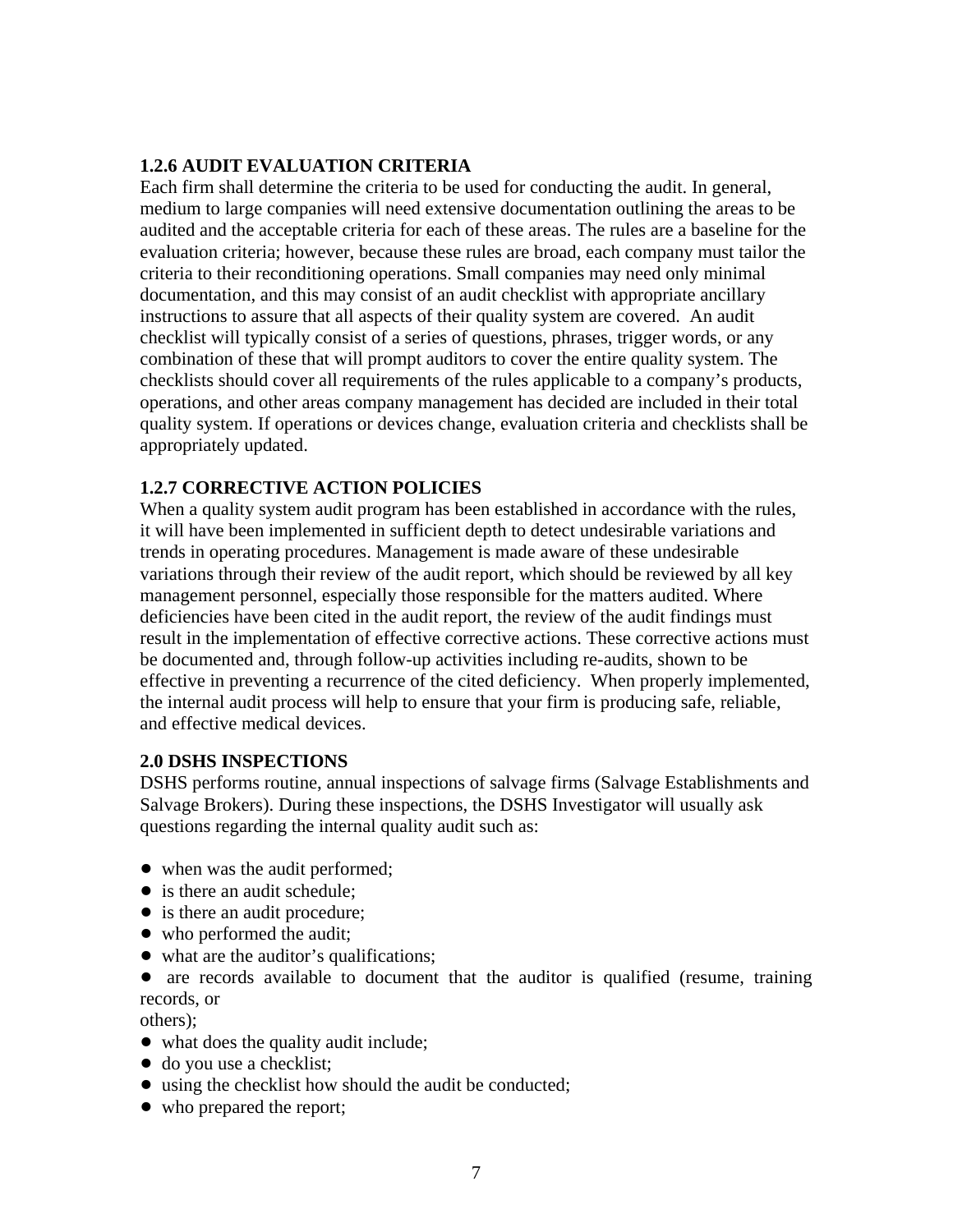- when was the report written;
- who reviewed the information in the report;
- $\bullet$  were corrective action and re-audit(s) taken based on the audit result; and
- are the corrective actions documented.

Investigators will also routinely review the written audit procedure, the most recent audit report, documentation of corrective actions, and documentation that the implemented corrective actions are effective.

#### **3.0 SAMPLE PROCEDURE FOR QUALITY SYSTEM AUDIT**

In response to requests from medical device salvage firms, the DSHS Drugs and Medical Devices Group has developed this procedure as an example of a generic procedure for quality system audits. Following the procedure are comments to aid firms in completing the procedure and developing a checklist that should be used with it.

#### **3.1 SAMPLE PROCEDURE A:**

 $\overline{\phantom{a}}$ 

#### Title: **POLICY/PROCEDURE FOR QUALITY SYSTEM AUDIT** No. \_\_\_\_\_ Rev.

Approved by\_\_\_\_\_\_\_\_\_\_\_\_\_\_\_\_\_\_\_\_\_\_\_\_\_\_\_\_\_\_\_\_\_\_\_\_\_Date\_\_\_\_\_\_\_\_\_\_\_\_\_\_\_\_\_\_\_\_\_\_\_\_\_\_\_\_\_  $\overline{a}$ 1. An audit of the entire quality system shall be performed by\_\_\_\_\_\_\_\_\_\_\_\_\_\_\_\_\_ every months (an audit team may be used). 2. The latest company approved audit checklist (number) shall be used. The audit checklist shall be updated as required and approved by to reflect our current quality system needs. 3. The completed checklist and audit results summary report shall be reviewed with the following managers, as appropriate, who are responsible for the matters audited:  $_{1}$  and  $_{2}$  and  $_{2}$  and  $_{3}$  and  $_{3}$  and  $_{3}$  and  $_{3}$  and  $_{3}$  and  $_{3}$  and  $_{3}$  and  $_{3}$  and  $_{3}$  and  $_{3}$  and  $_{3}$  and  $_{3}$  and  $_{3}$  and  $_{3}$  and  $_{3}$  and  $_{3}$  and  $_{3}$  and  $_{3}$  and  $_{3}$  and \_\_\_ . These managers will assign a corrective action, with a scheduled date for completion, for any deficiencies identified during the audit. 4. Corrective actions shall be taken by all affected persons as discussed in the review

meeting. \_\_\_\_\_\_\_\_\_\_\_\_\_\_\_\_\_\_\_\_\_\_\_\_\_\_\_\_ will coordinate the corrective actions, re-audits, and keep management informed. A summary report of the status of the corrective actions, as determined by a re-audit of the affected areas or other appropriate means, will be written by **will all and solution** and filed with the original audit report. The status report shall be updated at least bimonthly if there are any uncompleted corrective actions. In addition to the status report, an on-going log shall be kept of all corrective actions that have been assigned, which will include the date the corrective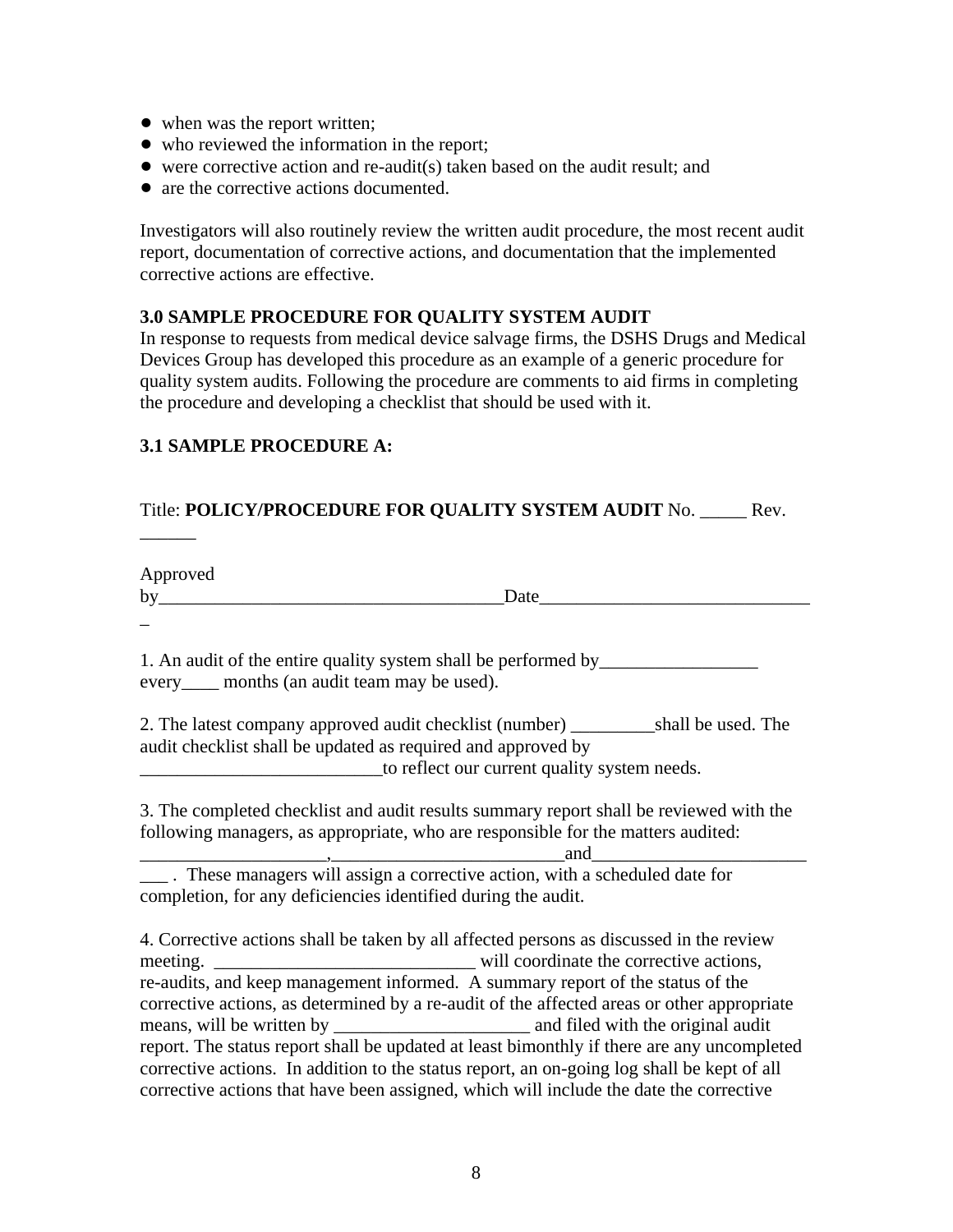action was assigned, the individual(s) responsible for implementing the corrective action, the scheduled date for completion of the corrective action, and the current status of the corrective action (completed or not completed).

#### \* \* \* \* \* \* \* \* \*

#### *Comments on the Policy/Procedure*

A. "Rev." is the revision level of the latest company approved procedure.

B. The above blanks should be completed with employee position titles and, if desired, employee names.

C. An audit checklist may be a detailed series of questions, phrases, trigger words or any combination of these to assure that the auditor covers the entire quality system. The checklist should cover the requirements of the DSHS rules applicable to each company's products and operations plus other areas that company management has decided are to be included in the quality audit. You should develop some checklist questions for each area of the quality system and the questions should be applicable to specific products and operations at your firm. If operations or devices change, the checklist should be updated!

#### **3.2 SAMPLE PROCEDURE B:**

| <b>ABC Company's Internal Audit Procedure</b> |      | No. | Rev. |
|-----------------------------------------------|------|-----|------|
|                                               |      |     |      |
| Approved                                      |      |     |      |
| by                                            | Date |     |      |

**OBJECTIVE:** Periodic and planned audits of systems, training documentation processes, product flow and feedback shall be performed to assure compliance with regulatory and company requirements.

**SCOPE:** All facilities, device receiving, handling, and storage processes, complaint handling system, master production records, device history records, receiving and distribution records, measuring/test equipment calibration, and other aspects of medical device reconditioning operations.

**PROCEDURAL GUIDE:** Routine quality audits of selected reconditioning operations shall be conducted each month. The entire medical device reconditioning operation (receipt of device through to device distribution) shall be covered during a 12-month cycle. An area may be audited more than once. An "Action Audit" for any area or element may be initiated by the Manager of Quality Assurance at any time if a special problem arises or recurring deficiencies are identified.

• The teamwork approach shall be used to identify and correct deficiencies.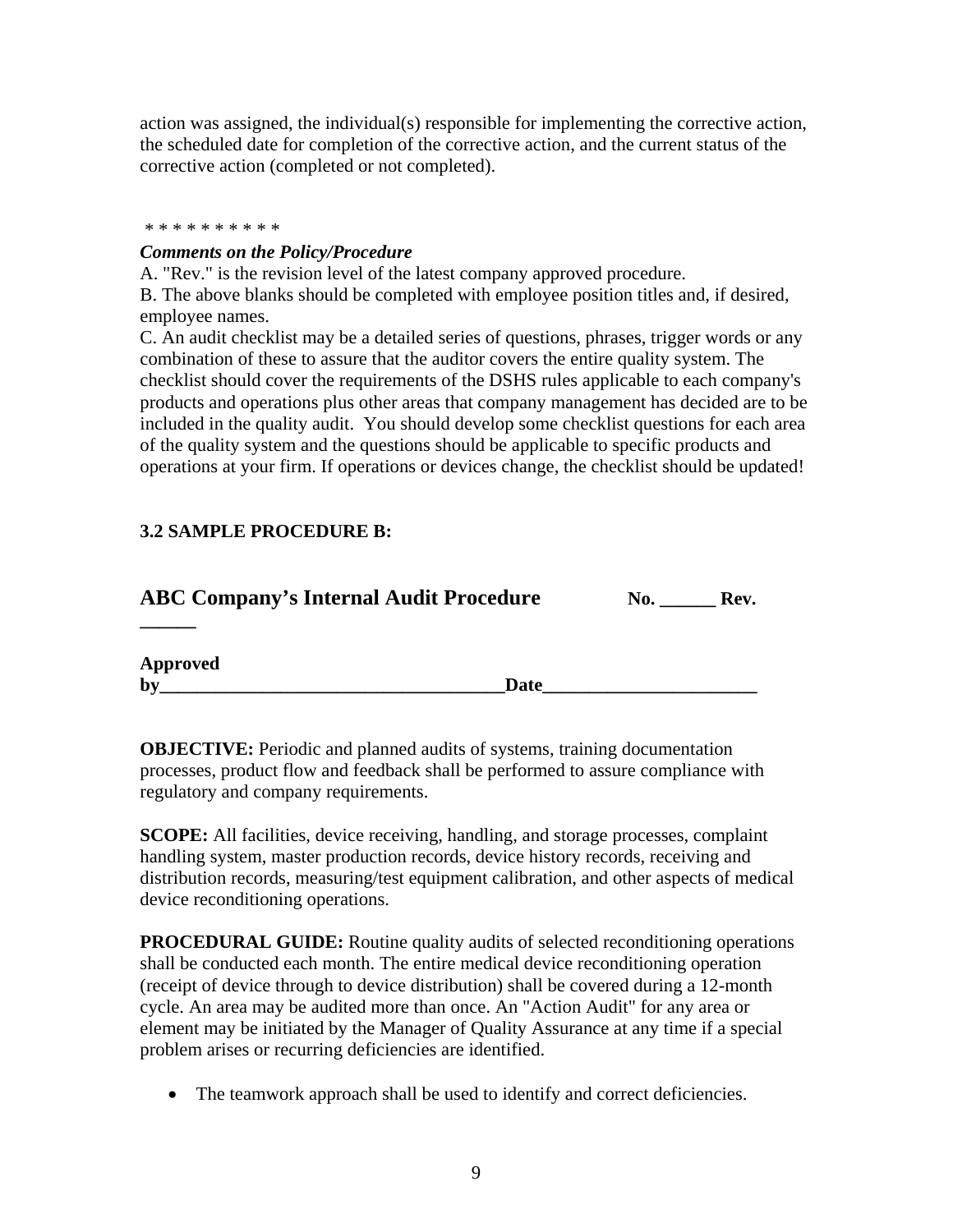- The audit team shall consist of the Senior Quality Auditor (team leader) plus one or more individuals from other disciplines who have no direct responsibility for the area being audited.
- The Operation's Manager will select the team member.

**A. AUDIT PREPARATION -** The Quality Auditor (team leader) reviews all written procedures, device histories, complaint history, device labels and inserts, previous audits (audit reports, corrective actions, and follow-up audits), plus any other document relative to the audit.

**B. AUDIT INITIATION - The Quality Auditor prepares/updates an audit checklist for** systematic examination of the area to be audited. Prior to starting the audit, the Operation's Manager is informed that an audit is to be conducted. The employees of the area to be audited are notified at the start of the audit. Audit observations will be reviewed with the most responsible employee in the area being audited.

**C. AUDIT ANALYSIS -** The Quality Auditor reviews the data gathered, verifies important details, and writes an audit report using the audit report form.

**D. ISSUANCE OF AUDIT REPORT - The Quality Auditor issues the completed audit** report form to the President and Operation's Manager within three working days following completion of the audit. If deficiencies are identified that may allow nonconforming product to be distributed (critical condition), then the President and Operation's Manager must be informed within 12 hours following audit completion.

**E. CORRECTIVE ACTION - The Operation's Manager shall be responsible for** developing a schedule for correcting deficiencies cited in the audit report and submitting same within five working days to the President. Included in the correction schedule shall be the responsible individual, and the date when corrective action will be completed. The Operation's Manager will also complete the initial portion of the corrective action request form (CAR), by documenting the scheduled date for correction, the name of the individual that is responsible for initiating the correction, and by signing and dating the CAR. The original form will be forwarded to the responsible individual for implementation of the corrective action and a copy of the form will be forwarded to the Quality Auditor.

**F. AUDIT FOLLOW-UP -** Using his copy of the corrective action request form (CAR), the Quality Auditor will maintains a corrective action log listing deficiencies, responsible individual, target date for corrective action, and actual date of correction. If the deficiency has not been corrected by the scheduled date, a memo will be sent to the Operation's Manager advising him that the scheduled date for correction has been exceeded. The individual that is responsible for the correction will also receive a copy of the memo. If the same deficiency occurs on a second follow-up audit, the President shall be notified in writing that the same deficiency has been identified in multiple audits.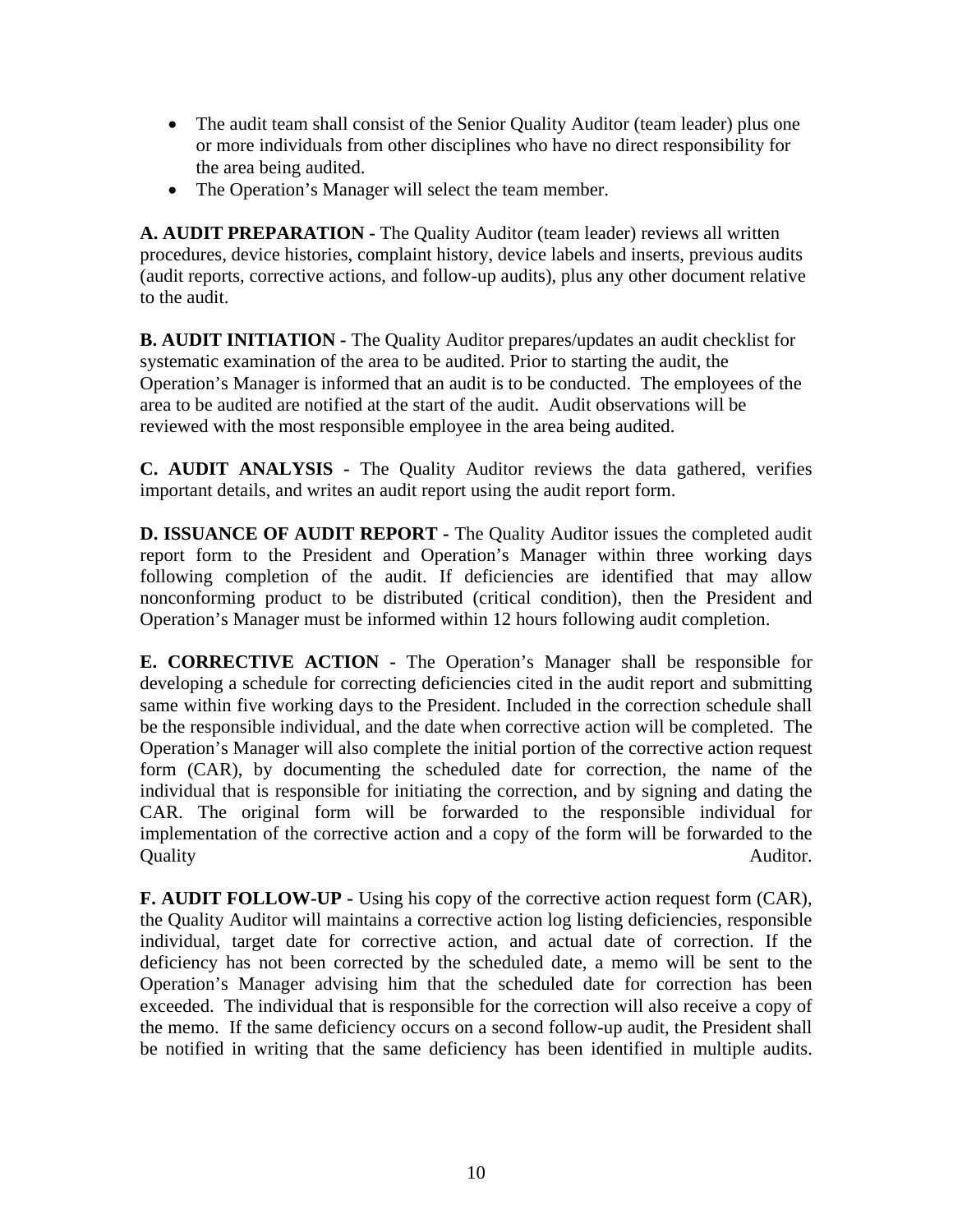**G. LOG OF AUDITS AND FOLLOW-UP AUDITS -** The master log shall be maintained by the Quality Auditor. The audit log file shall include a copy of current audits, list of areas to be audited during the 12-month period, and of these, a list of areas audited to date. Audit records (logs, audit reports, and associated documents) shall be maintained for a minimum of five years.

**H. REPORT NUMBERS -** Audit numbers shall be composed from the last two digits of the current year, which is then followed by the sequential number of the audit being reported (e.g., 98-4 for the 4th audit performed in 1998).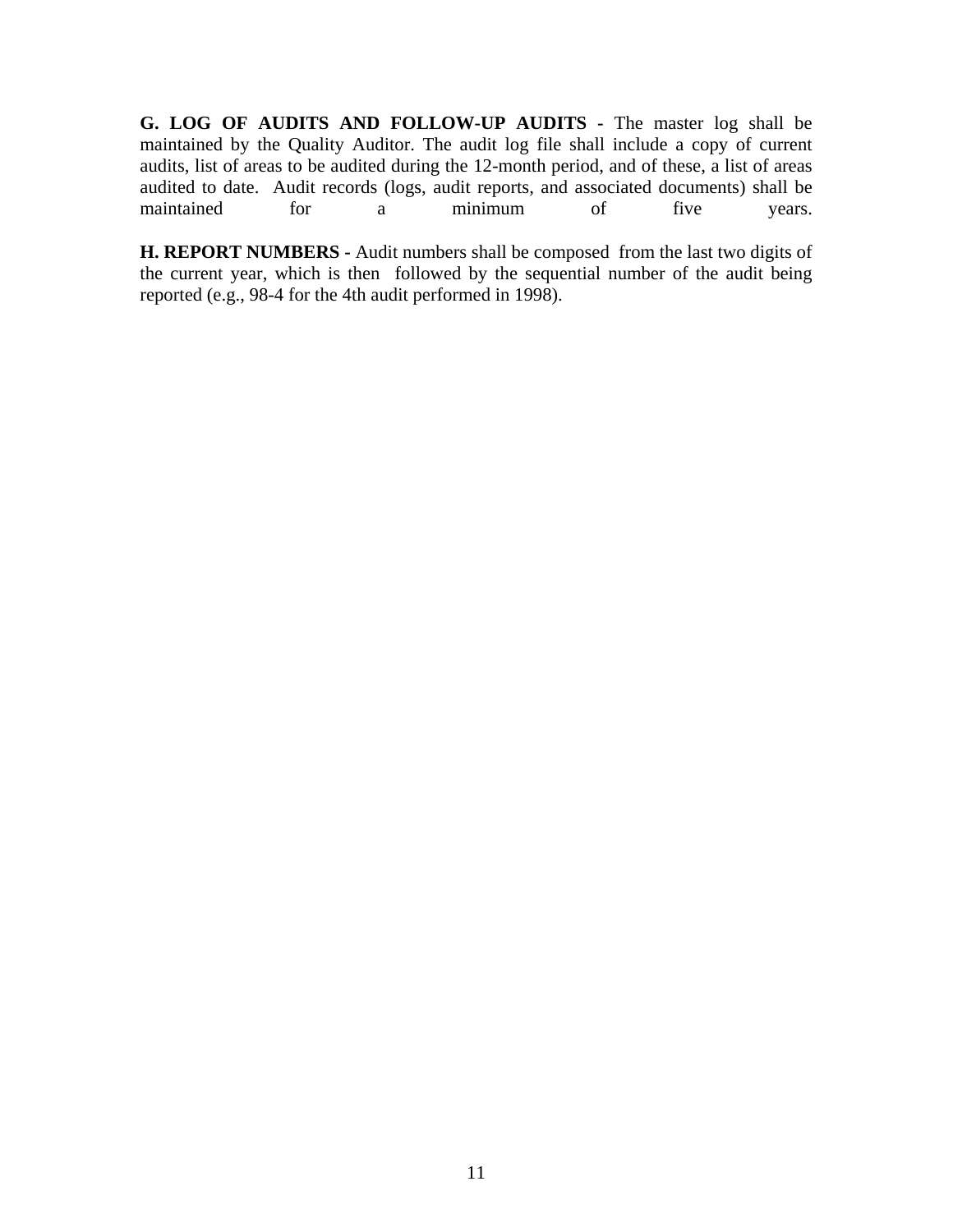#### **3.3 SAMPLE AUDIT CHECKLIST**

**\_\_\_\_\_\_\_\_\_\_\_\_** 

| <b>Title: Quality Audit Checklist</b> | Document No. _________ Rev. |  |
|---------------------------------------|-----------------------------|--|
| <b>Checklist Approved</b>             |                             |  |
|                                       | <b>Date of Audit</b>        |  |
| <b>Audit Team Members:</b>            |                             |  |
| <b>Reference and Audit</b>            |                             |  |
|                                       |                             |  |

| <b>Audit Area and Questions</b>                                                                                             | <b>Yes</b> | $\overline{\text{No}}$ | <b>Comments</b> |
|-----------------------------------------------------------------------------------------------------------------------------|------------|------------------------|-----------------|
| <b>License Requirements</b>                                                                                                 |            |                        |                 |
| 1. Has a medical device salvage establishment<br>license been obtained from the DSHS?                                       |            |                        |                 |
| 2. If the is also wholesaling non-distressed<br>devices has a Distributor wholesale license been<br>obtained from the DSHS? |            |                        |                 |
| 3. Are all required DSHS licenses current?                                                                                  |            |                        |                 |
| 4. Are all required DSHS licenses posted in an<br>open public area?                                                         |            |                        |                 |
| 5. Is a copy of a valid license maintained in each<br>vehicle used by the salvage operation?                                |            |                        |                 |
| 6. Does the license show the correct business<br>name and address?                                                          |            |                        |                 |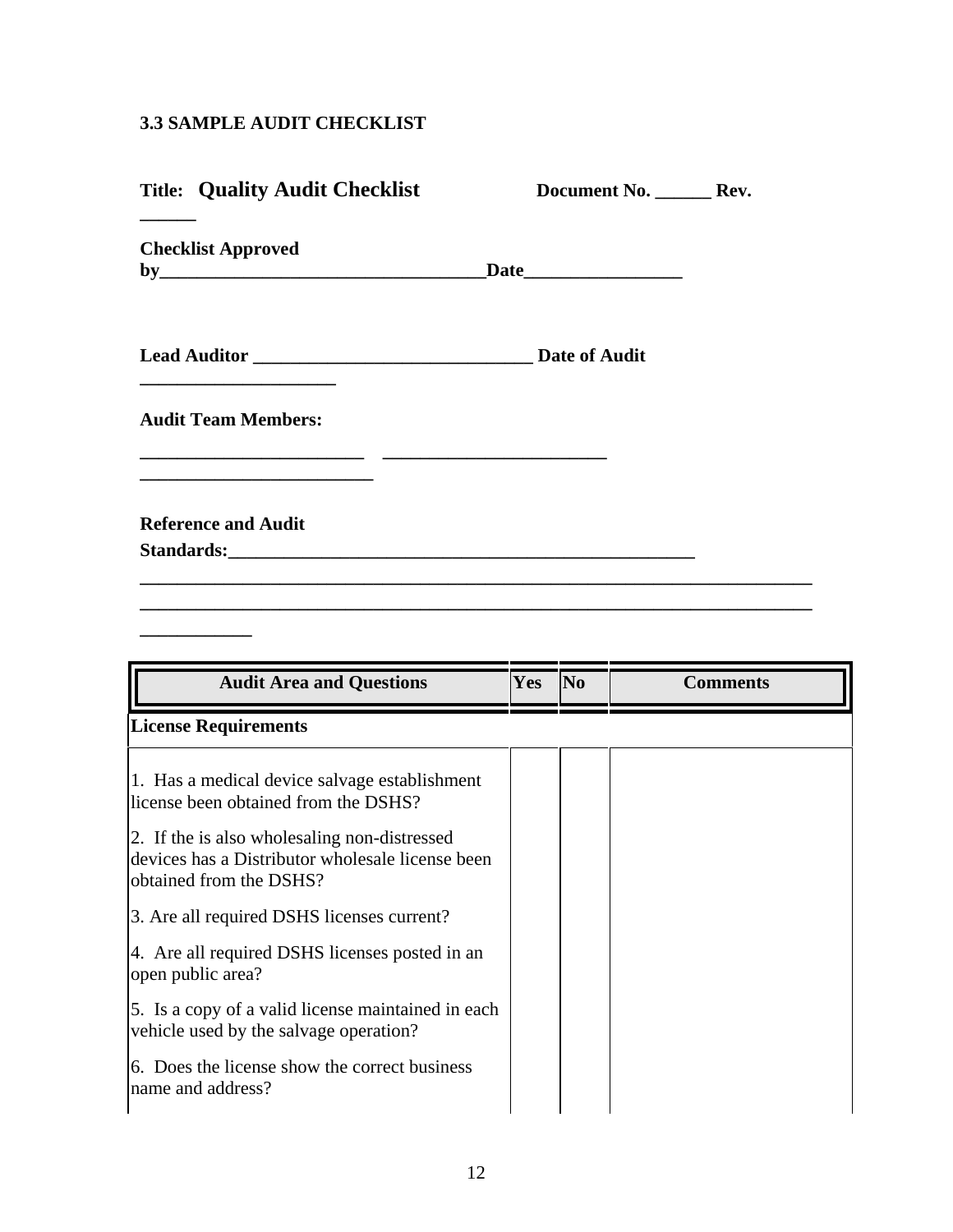| <b>Audit Area and Questions</b>                                                                                                                                                                                           | Yes | N <sub>0</sub> | <b>Comments</b> |
|---------------------------------------------------------------------------------------------------------------------------------------------------------------------------------------------------------------------------|-----|----------------|-----------------|
| <b>Physical Facilities</b>                                                                                                                                                                                                |     |                |                 |
| 1. Are salvage/reconditioning operations<br>organized so that all necessary medical device<br>reconditioning operations can be performed?                                                                                 |     |                |                 |
| 2. Are storage areas and reconditioning<br>operations designed to prevent mix-ups and<br>assure orderly handling of both the distressed and<br>reconditioned devices?                                                     |     |                |                 |
| 3. Are all areas associated with the storage and<br>reconditioning of medical devices clean, free of<br>rubbish, adequately ventilated and in good repair?                                                                |     |                |                 |
| 4. Is lighting adequate?                                                                                                                                                                                                  |     |                |                 |
| 5. Are birds and animals kept out of any area that<br>is used to store or recondition medical devices?                                                                                                                    |     |                |                 |
| 6. Are adequate controls in place to ensure that<br>medical devices (salvageable or salvaged) are<br>protected from contamination and do these<br>controls include the vehicles used to transport the<br>medical devices? |     |                |                 |
| 7. Are adequate and conveniently located toilet<br>facilities available for use by the employees?                                                                                                                         |     |                |                 |
| 8. Is refuse and garbage adequately stored and<br>disposed of with sufficient frequency to prevent<br>contamination?                                                                                                      |     |                |                 |
| 9. Are cleaning operations conducted to prevent<br>contamination of salvageable and reconditioned<br>devices?                                                                                                             |     |                |                 |
| 10. Have effective measures been established to<br>control insect and rodents?                                                                                                                                            |     |                |                 |
| 11. Are handwashing facilities, the water supply,<br>and the sewage system adequate?                                                                                                                                      |     |                |                 |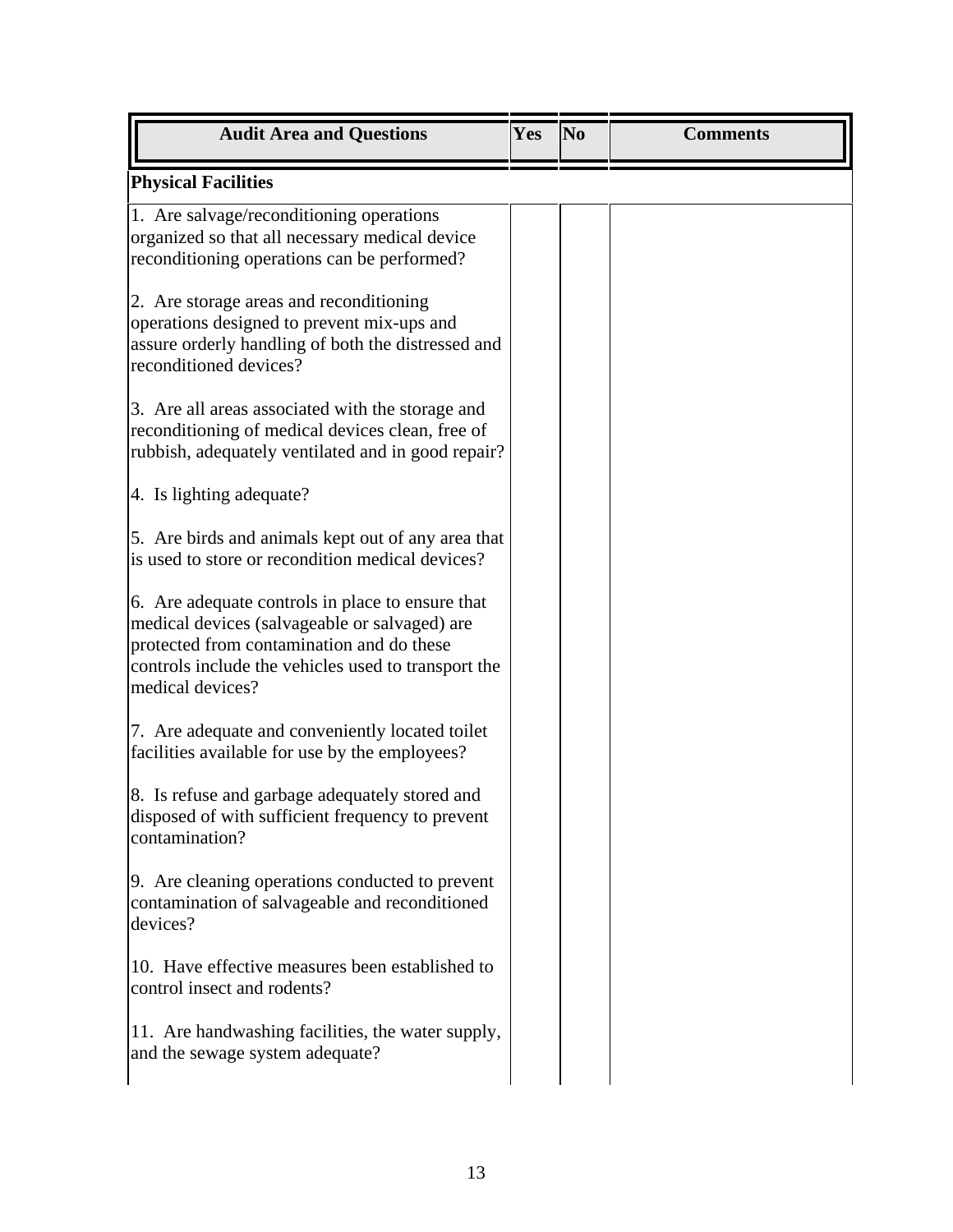| <b>Audit Area and Questions</b>                                                                                                                                                                                                                                          | Yes | $\overline{\text{No}}$ | <b>Comments</b> |
|--------------------------------------------------------------------------------------------------------------------------------------------------------------------------------------------------------------------------------------------------------------------------|-----|------------------------|-----------------|
| <b>Receiving</b>                                                                                                                                                                                                                                                         |     |                        |                 |
| 1. Are written records maintained for the receipt<br>of distressed, salvageable, and non-salvageable<br>medical devices?                                                                                                                                                 |     |                        |                 |
| 2. Are salvageable devices segregated from<br>nonsalvageable devices upon receipt?                                                                                                                                                                                       |     |                        |                 |
| 3. Are nonsalvageable medical devices<br>appropriately disposed of?                                                                                                                                                                                                      |     |                        |                 |
| 4. Are raw materials and components used in the<br>reconditioning of distressed medical devices<br>inspected, tested, or in some way verified to<br>ensure that the item received is the item that was<br>ordered and that it will conform to specified<br>requirements? |     |                        |                 |
| <b>Handling and Storage</b>                                                                                                                                                                                                                                              |     |                        |                 |
| 1. Are salvageable and salvaged medical devices<br>stored in a manner to prevent damage and/or<br>contamination?<br>2. Is the storage environment (temperature,                                                                                                          |     |                        |                 |
| humidity, etc.) appropriate for the storage of all of<br>the medical devices?                                                                                                                                                                                            |     |                        |                 |
| 3. Are reconditioned devices segregated from<br>non-reconditioned devices and/or clearly<br>identified by test status so that reconditioned<br>devices and non-reconditioned devices will not be<br>misidentified or mixed?                                              |     |                        |                 |
|                                                                                                                                                                                                                                                                          |     |                        |                 |
|                                                                                                                                                                                                                                                                          |     |                        |                 |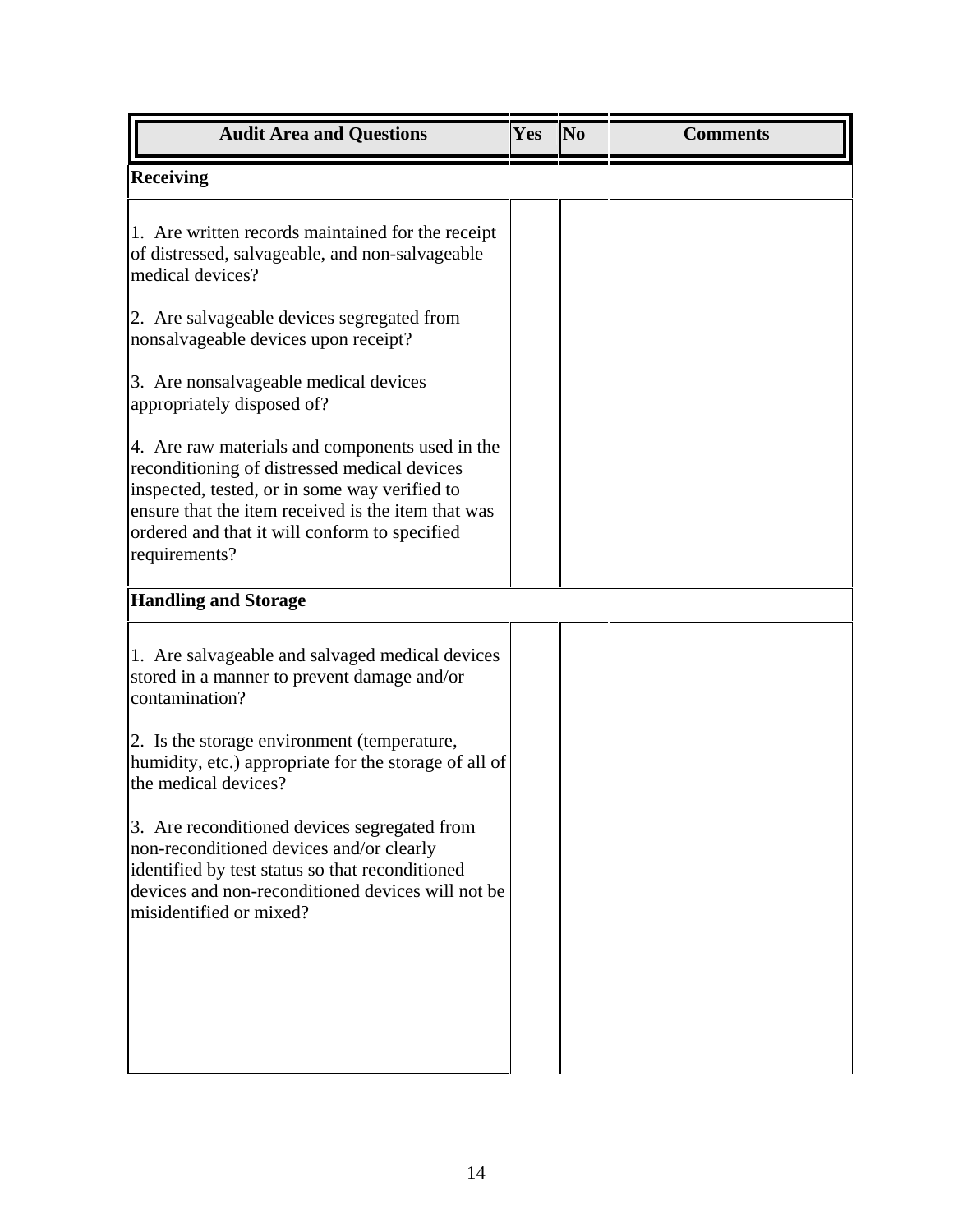| <b>Audit Area and Questions</b>                                                                                                                                                                                                                     | Yes | N <sub>0</sub> | <b>Comments</b> |
|-----------------------------------------------------------------------------------------------------------------------------------------------------------------------------------------------------------------------------------------------------|-----|----------------|-----------------|
| <b>Labeling</b>                                                                                                                                                                                                                                     |     |                |                 |
| 1. Does labeling conform to all regulatory<br>requirements?                                                                                                                                                                                         |     |                |                 |
| 2. Is an inspection performed to ensure that the<br>correct labeling is being used, that the labeling is<br>accurately printed, and that it contains all required<br>information, prior to release of the labeling for<br>use on a medical device?  |     |                |                 |
| 3. Are reconditioned devices labeled with a<br>statement "Reconditioned by ______.," with the<br>name and business address of the salvage<br>establishment inserted in the blank?                                                                   |     |                |                 |
| 4. Do acceptance documents confirm that<br>reconditioned devices contain identity labels,<br>manufacturer label, reconditioner label, user<br>instructions/operator's manuals and all other<br>required labeling prior to release for distribution? |     |                |                 |
| <b>Personnel</b>                                                                                                                                                                                                                                    |     |                |                 |
| 1. Is the organizational structure established and<br>each position's responsibility defined?                                                                                                                                                       |     |                |                 |
| 2. Are there sufficient personnel having the<br>necessary education, background, training, and<br>experience to assure that all reconditioning<br>operations are correctly performed?                                                               |     |                |                 |
| 3. Are training programs documented?                                                                                                                                                                                                                |     |                |                 |
| 4. Have personnel cleanliness and health<br>requirements been established to prevent<br>contamination of devices?                                                                                                                                   |     |                |                 |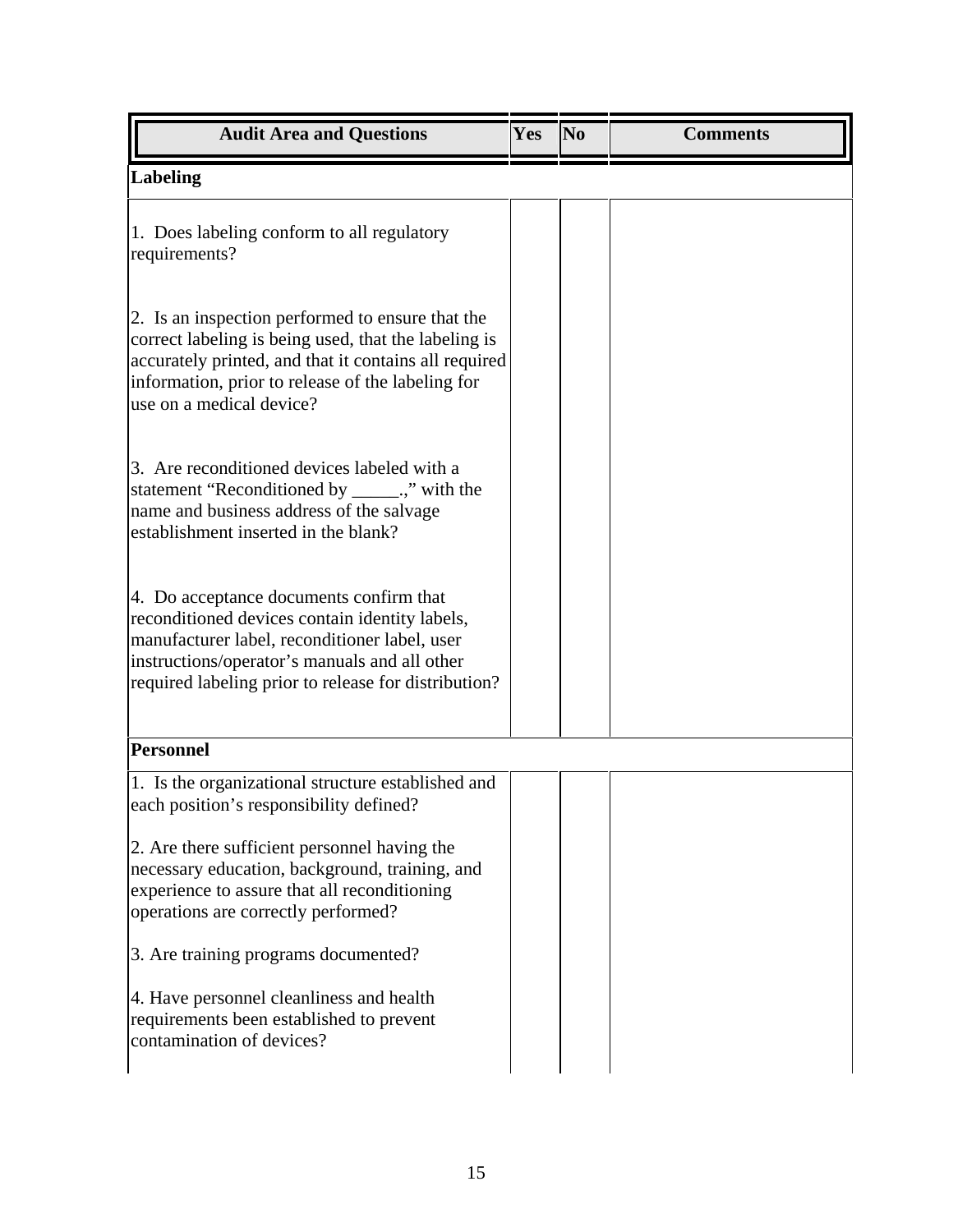| Yes | N <sub>0</sub> | <b>Comments</b> |
|-----|----------------|-----------------|
|     |                |                 |
|     |                |                 |
|     |                |                 |
|     |                |                 |
|     |                |                 |
|     |                |                 |
|     |                |                 |
|     |                |                 |
|     |                |                 |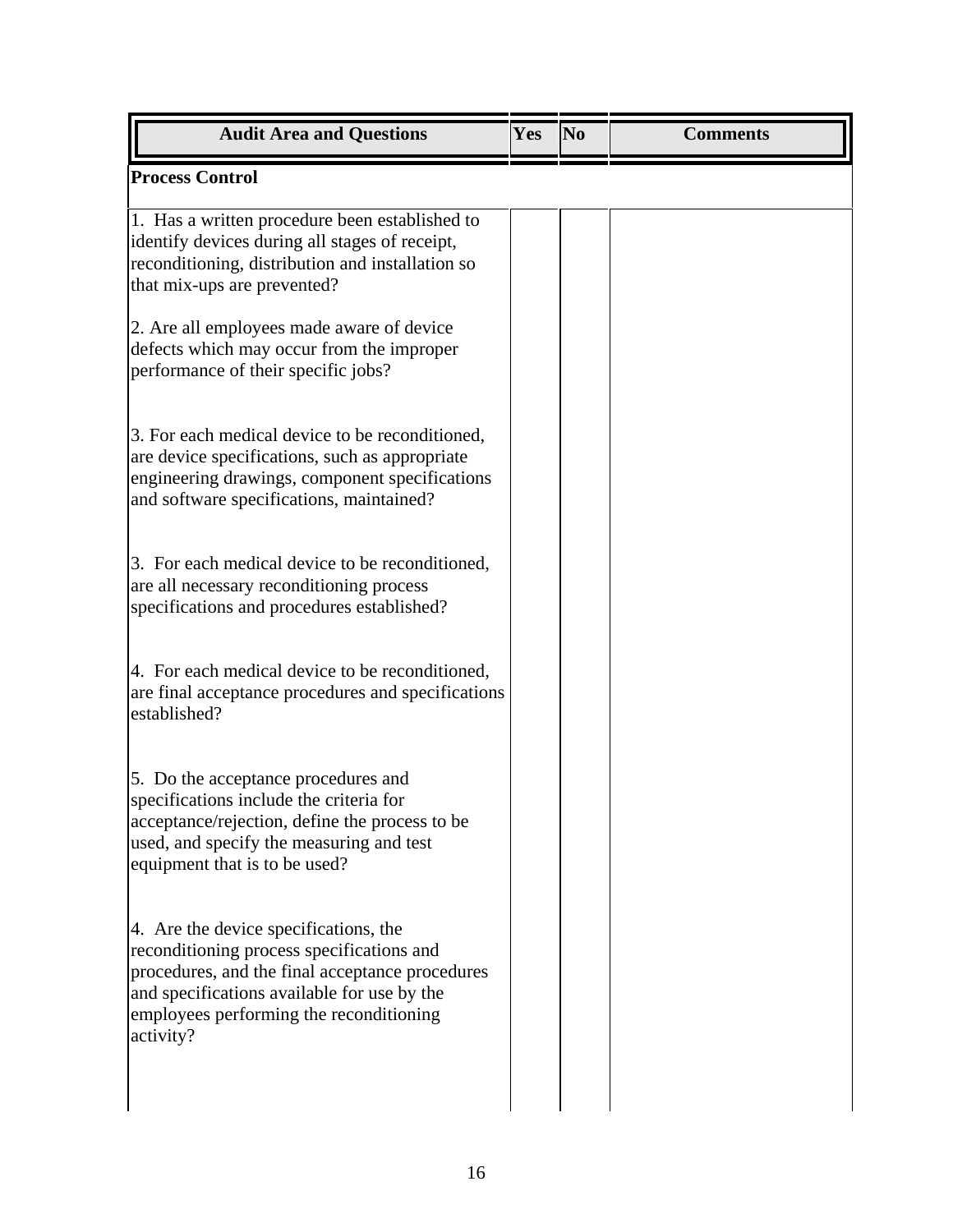| <b>Audit Area and Questions</b>                                                                                                                                                                                                                                                                                                                                                                                                                                                                                                                                                                                           | Yes | N <sub>0</sub> | <b>Comments</b> |
|---------------------------------------------------------------------------------------------------------------------------------------------------------------------------------------------------------------------------------------------------------------------------------------------------------------------------------------------------------------------------------------------------------------------------------------------------------------------------------------------------------------------------------------------------------------------------------------------------------------------------|-----|----------------|-----------------|
| <b>Complaints</b>                                                                                                                                                                                                                                                                                                                                                                                                                                                                                                                                                                                                         |     |                |                 |
| 1. Are complaint files maintained?                                                                                                                                                                                                                                                                                                                                                                                                                                                                                                                                                                                        |     |                |                 |
| 2. Are all employees including salespersons<br>made aware that they must report all<br>complaints received from any source<br>for inclusion in the complaint handling system?                                                                                                                                                                                                                                                                                                                                                                                                                                             |     |                |                 |
| 3. Are all complaints involving the possible<br>failure of a device, labeling, or packaging to meet<br>any of its specifications reviewed, evaluated, and<br>investigated?                                                                                                                                                                                                                                                                                                                                                                                                                                                |     |                |                 |
| 4. Do all records of complaint investigation<br>include:<br>a. the name of the device,<br>b. the date the complaint was received,<br>c. any device identification(s) and control<br>numbers(s),<br>d. the name, address, and phone number of the<br>complainant,<br>e. whether the complaint involved an illness or<br>injury,<br>f. the nature and details of the complaint,<br>g. the dates and the results of the investigation,<br>h. any corrective action that is taken,<br>i. any reply to the complainant, and<br>j. the name and signature of the person who was<br>responsible for investigating the complaint. |     |                |                 |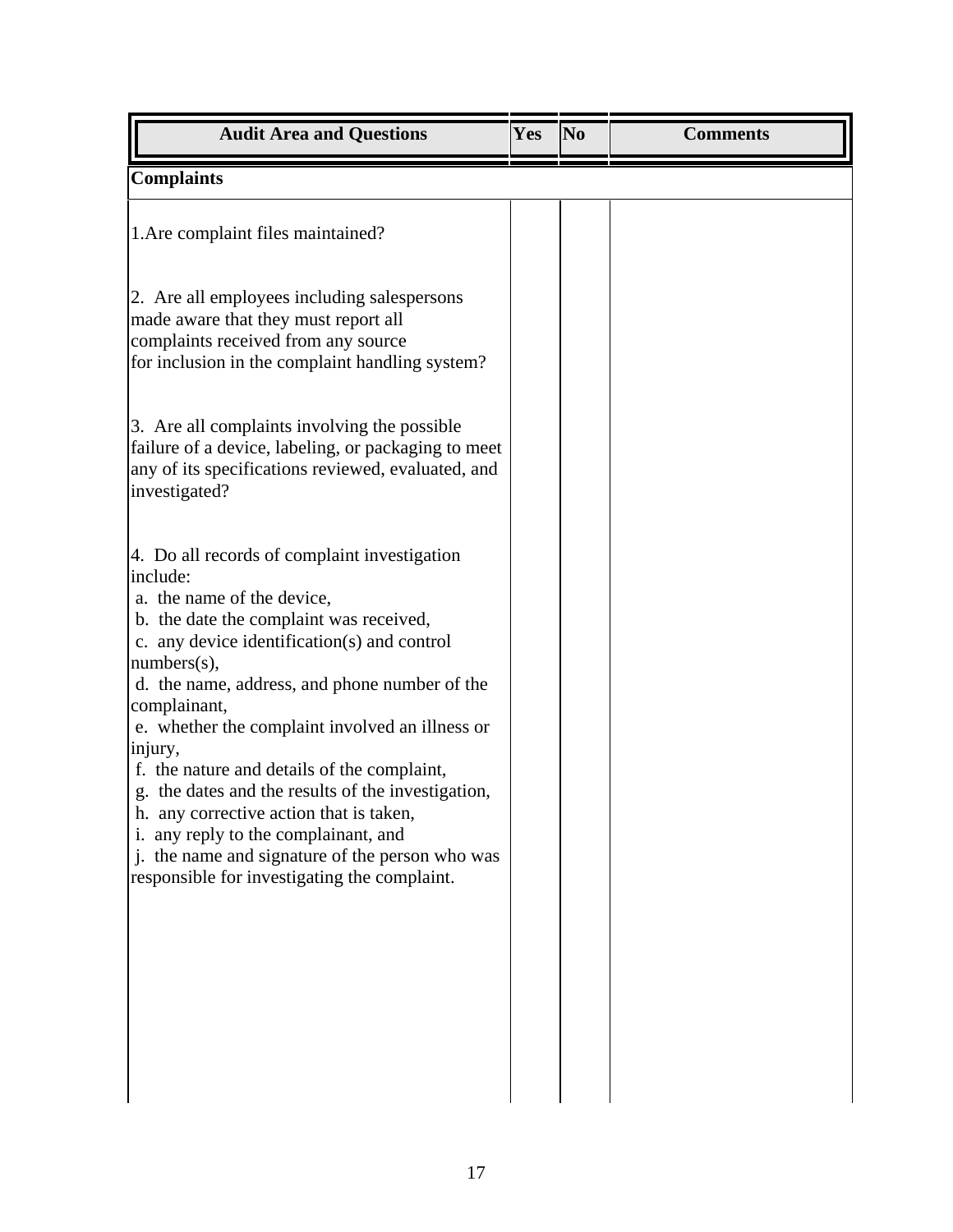| <b>Audit Area and Questions</b>                                                                                                                                                                                                                                                                                                                                                                                                                                                                                                                                                                                                                                                                                                           | Yes | N <sub>0</sub> | <b>Comments</b> |
|-------------------------------------------------------------------------------------------------------------------------------------------------------------------------------------------------------------------------------------------------------------------------------------------------------------------------------------------------------------------------------------------------------------------------------------------------------------------------------------------------------------------------------------------------------------------------------------------------------------------------------------------------------------------------------------------------------------------------------------------|-----|----------------|-----------------|
| <b>Measuring and Test Equipment (Equipment Calibration)</b>                                                                                                                                                                                                                                                                                                                                                                                                                                                                                                                                                                                                                                                                               |     |                |                 |
| 1. Is all measuring and test equipment, including<br>mechanical, automated and/or electronic<br>equipment, that is used in the reconditioning of<br>distressed medical devices:<br>a. capable of measuring to the required accuracy<br>and/or precision limits for the specification that<br>the equipment is measuring or testing?<br>b. currently calibrated or placed "out of service"?<br>c. controlled to ensure that the equipment is<br>appropriately maintained and producing valid<br>results?<br>2. Are measuring and test equipment that have<br>been placed "out of service" suitably identified<br>and excluded from use in any medical device<br>reconditioning operation?<br>3. Are calibration records maintained for all |     |                |                 |
| measuring and test equipment that are used in the<br>reconditioning of class II and or III distressed<br>medical devices?<br>4. Do calibration records include:<br>a. the equipment identification?                                                                                                                                                                                                                                                                                                                                                                                                                                                                                                                                       |     |                |                 |
| b. dates of calibration?<br>c. the identification of the individual performing<br>the calibration?<br>d. date of when the next scheduled calibration is<br>due?                                                                                                                                                                                                                                                                                                                                                                                                                                                                                                                                                                           |     |                |                 |
| 6. When measuring/test equipment is found to be<br>out of calibration:<br>a. is this nonconformance evaluated to determine<br>if it adversely impacted upon any reconditioned<br>device?<br>b. if it could adversely impact upon a device, are<br>appropriate corrective actions implemented to<br>ensure that the product meets all specifications<br>prior to distribution?                                                                                                                                                                                                                                                                                                                                                             |     |                |                 |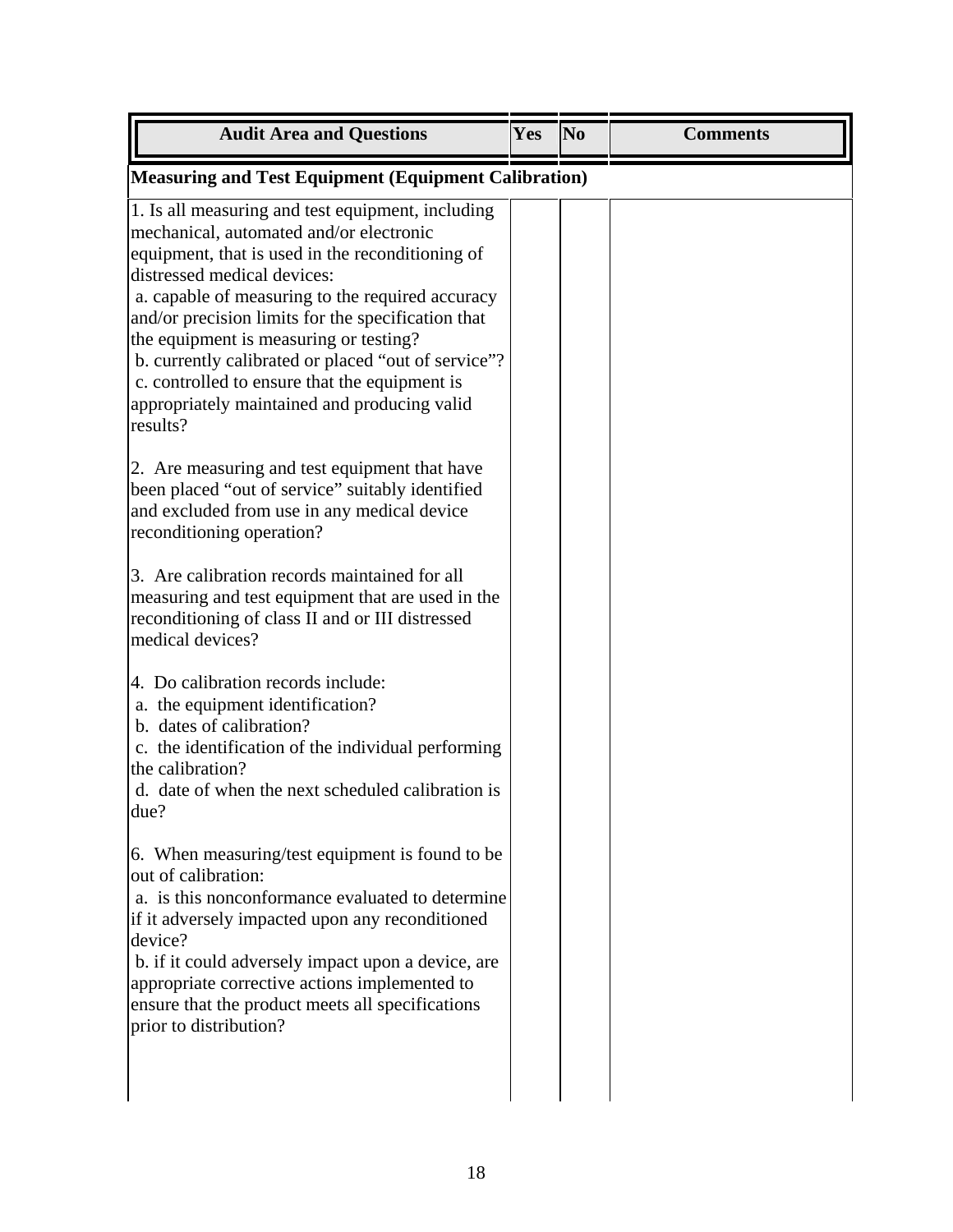| <b>Audit Area and Questions</b>                                                                                                                                                                                                                                                                                                                                                                                                        | Yes | No | <b>Comments</b> |
|----------------------------------------------------------------------------------------------------------------------------------------------------------------------------------------------------------------------------------------------------------------------------------------------------------------------------------------------------------------------------------------------------------------------------------------|-----|----|-----------------|
| <b>Device History Records and Device Master Records</b>                                                                                                                                                                                                                                                                                                                                                                                |     |    |                 |
| 1. Do device master records (DMR) exist for<br>each type of device to be reconditioned?<br>(required for each type of class II or III device<br>reconditioned)                                                                                                                                                                                                                                                                         |     |    |                 |
| 2. Does the DMR contain, or refer to the location<br>of, all device specifications, reconditioning<br>process specifications, final acceptance<br>procedures and specifications, labeling<br>specifications, and other documents that are<br>necessary to properly reconditioning the device?                                                                                                                                          |     |    |                 |
| 3. Are device history records (DHR) maintained<br>for each batch, lot, or unit of device(s) that have<br>been reconditioned?<br>(required for class I, II and III devices)                                                                                                                                                                                                                                                             |     |    |                 |
| 4. Do the device history records include:<br>a. The dates of reconditioning,<br>b. The quantity reconditioned,<br>c. The quantity released for distribution,<br>d. Acceptance records to document that all<br>devices released for distribution were<br>reconditioned in accordance with the DMR?<br>e. Copies of any reconditioner applied/distributed<br>labeling,<br>f. a record of any device identification or control<br>number? |     |    |                 |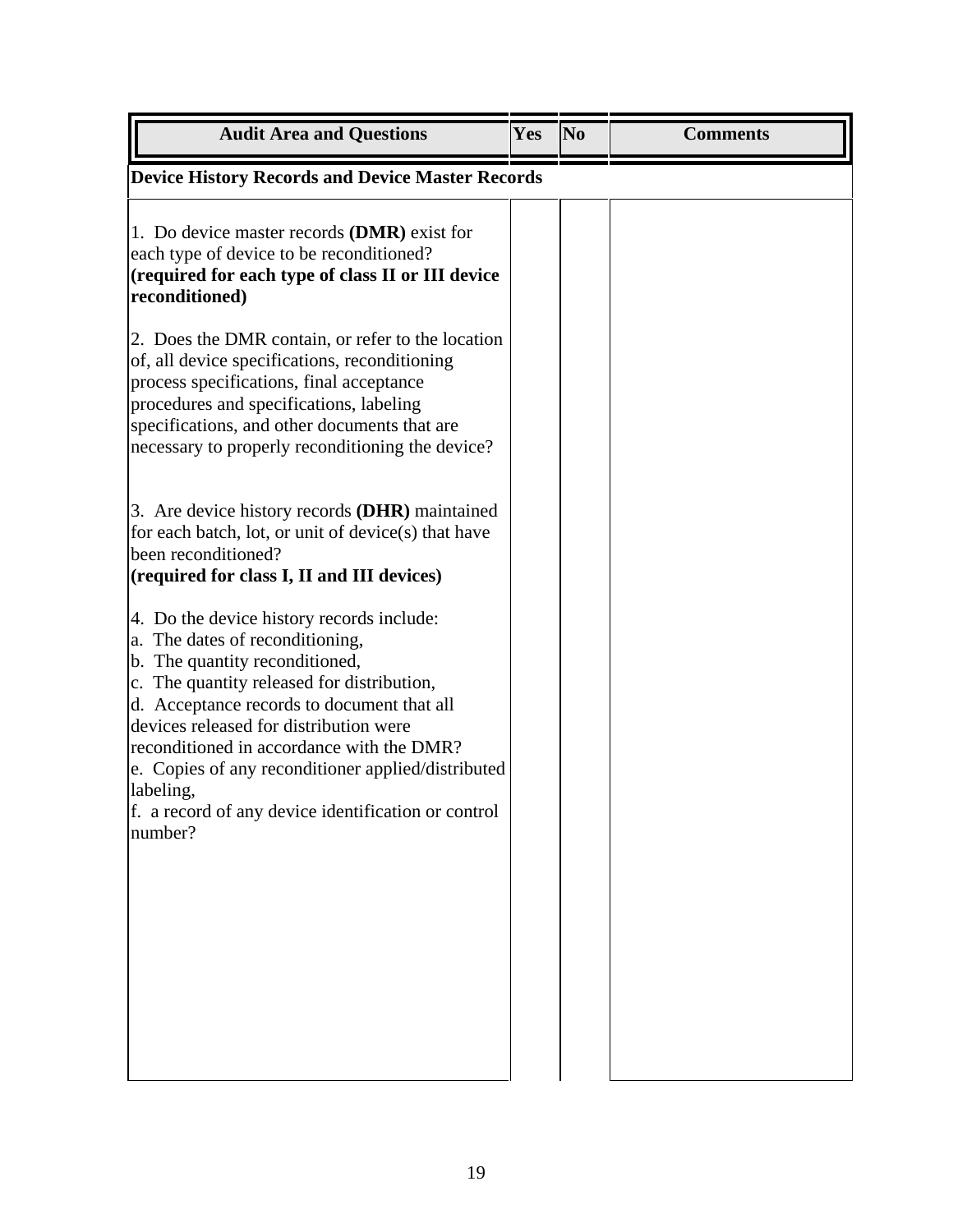| <b>Audit Area and Questions</b>                                                                                                                                                                            | Yes | $\overline{\text{No}}$ | <b>Comments</b> |
|------------------------------------------------------------------------------------------------------------------------------------------------------------------------------------------------------------|-----|------------------------|-----------------|
| <b>Distribution</b>                                                                                                                                                                                        |     |                        |                 |
| 1. Is the distribution of distressed devices<br>restricted to DSHS licensed Salvage<br><b>Establishments and Brokers?</b>                                                                                  |     |                        |                 |
| <b>Records</b>                                                                                                                                                                                             |     |                        |                 |
| 1. Do distribution records include the<br>name of the individual/business that<br>purchased the device, and the date of<br>distribution?                                                                   |     |                        |                 |
| 2. Do inventory records include:<br>a. the general description of the<br>distressed device upon receipt,<br>b. the source of the distressed device,<br>c. the date received, and<br>d. the type of damage. |     |                        |                 |
| 3. Are all records associated with the<br>reconditioning of a medical device<br>maintained for a minimum of two years<br>after the sale or disposal of the last device<br>within a lot of merchandise?     |     |                        |                 |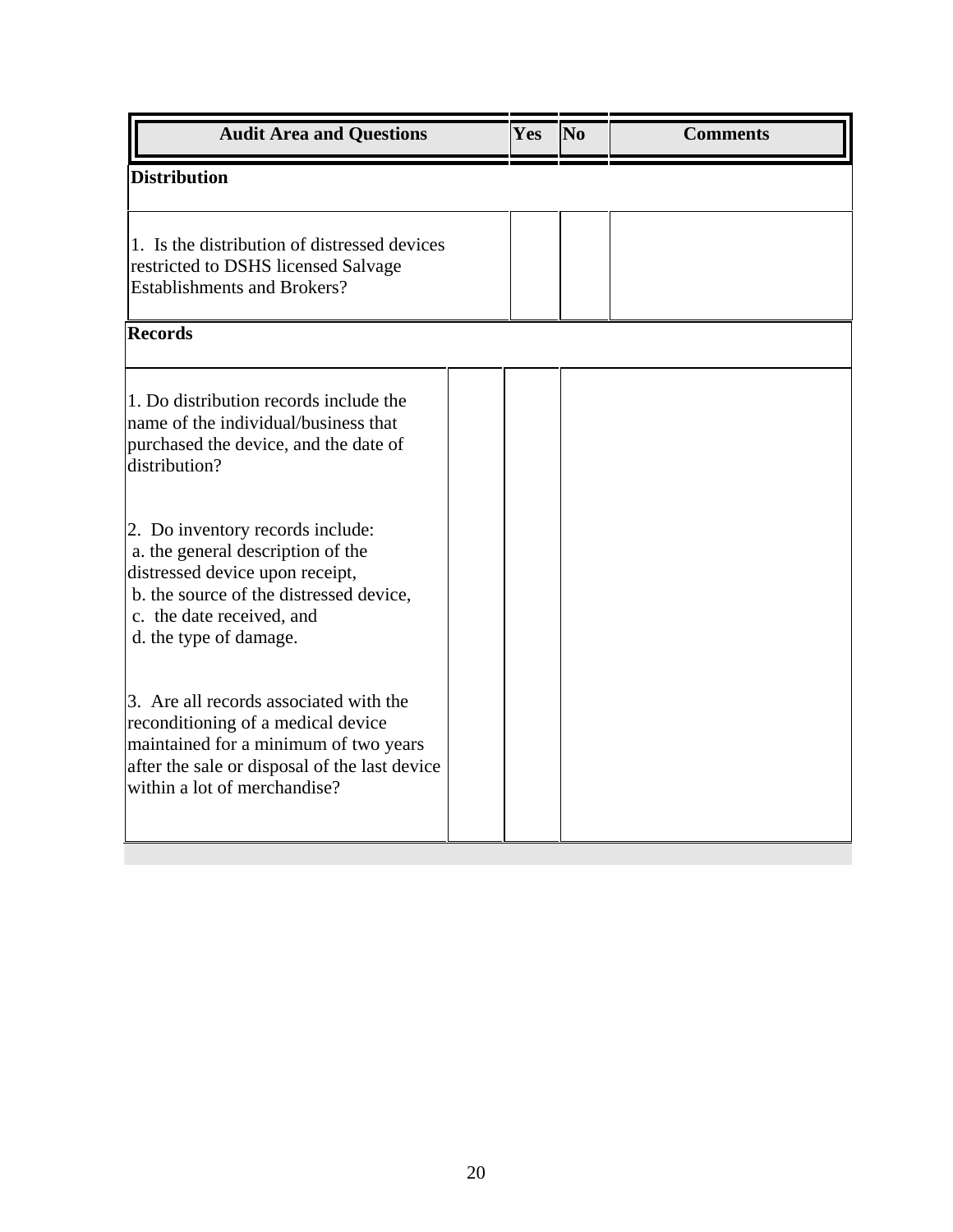#### **3.4 SAMPLE AUDIT REPORT:**

### QUALITY SYSTEM AUDIT REPORT

|                           | Audit No. | Date: |
|---------------------------|-----------|-------|
| <b>Audit Team Members</b> |           |       |
| Leader)                   |           | (Team |

#### **REPORT OUTLINE**

1. PURPOSE AND AREA DESCRIPTION - Describe initiating factors for the audit, limitations of audit, and area being audited.

2. MAJOR FACTS - Summarize for management review the most undesirable conditions and practices in order of their relative importance. Attach additional sheets if necessary.